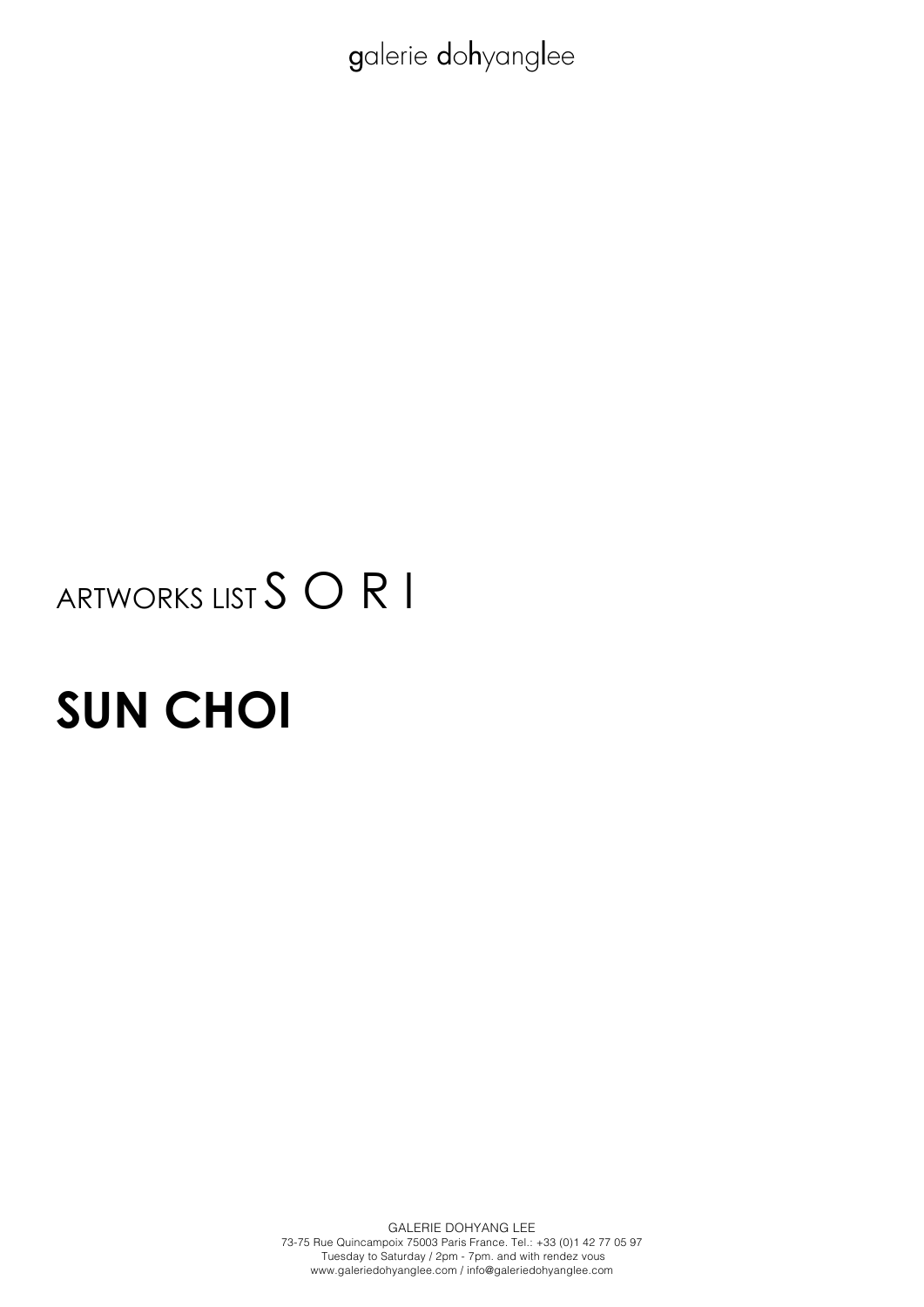

The artist choses India ink for painting and asked many Japanese people who lost their relativies due to a tsunami to blow breath to make the ink spread. When the painting is finished and completely black, we can not recognize anything. The paper is full of our breath, though.

> **You Can Continue to Breathe at the Ending Point of My Breath** 2011 Drawings installation, Japanese people's breath, India ink on paper, 79 x 872 cm, unique pieces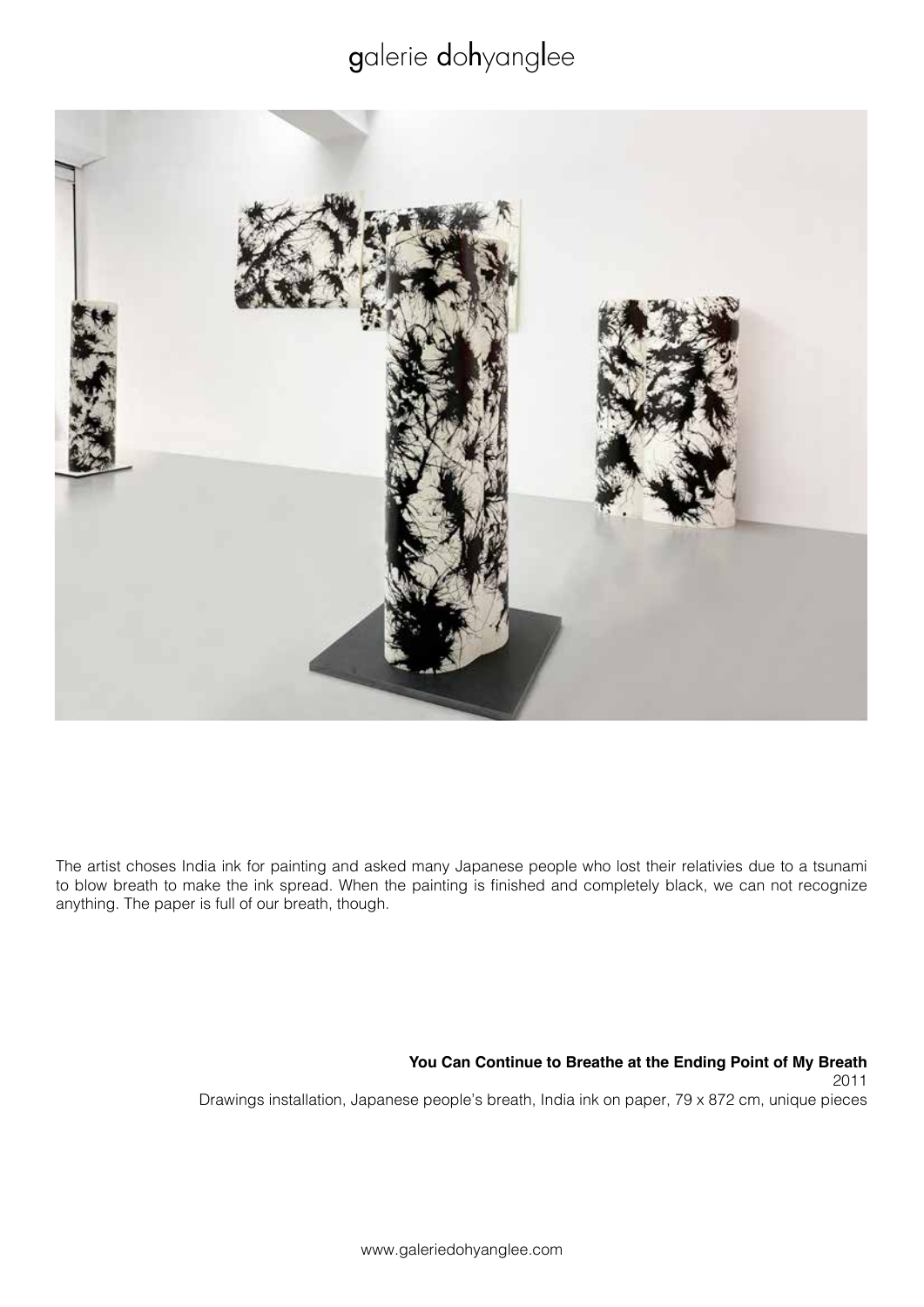

The glasswort grass grows in the sea salt farms, and bears its red color because it swallows the salt inside the sea water. The artist thought the glasswort is red as it threw up its blood, although its has not blood. The glasswort looks beautiful as it overcame ordeals while standing still.

> **Non Drawn Painting** 2022 Oriental pigment and gelatin on duvet covers which saltmakers used, 268 x 180 cm, unique pieces

> > www.galeriedohyanglee.com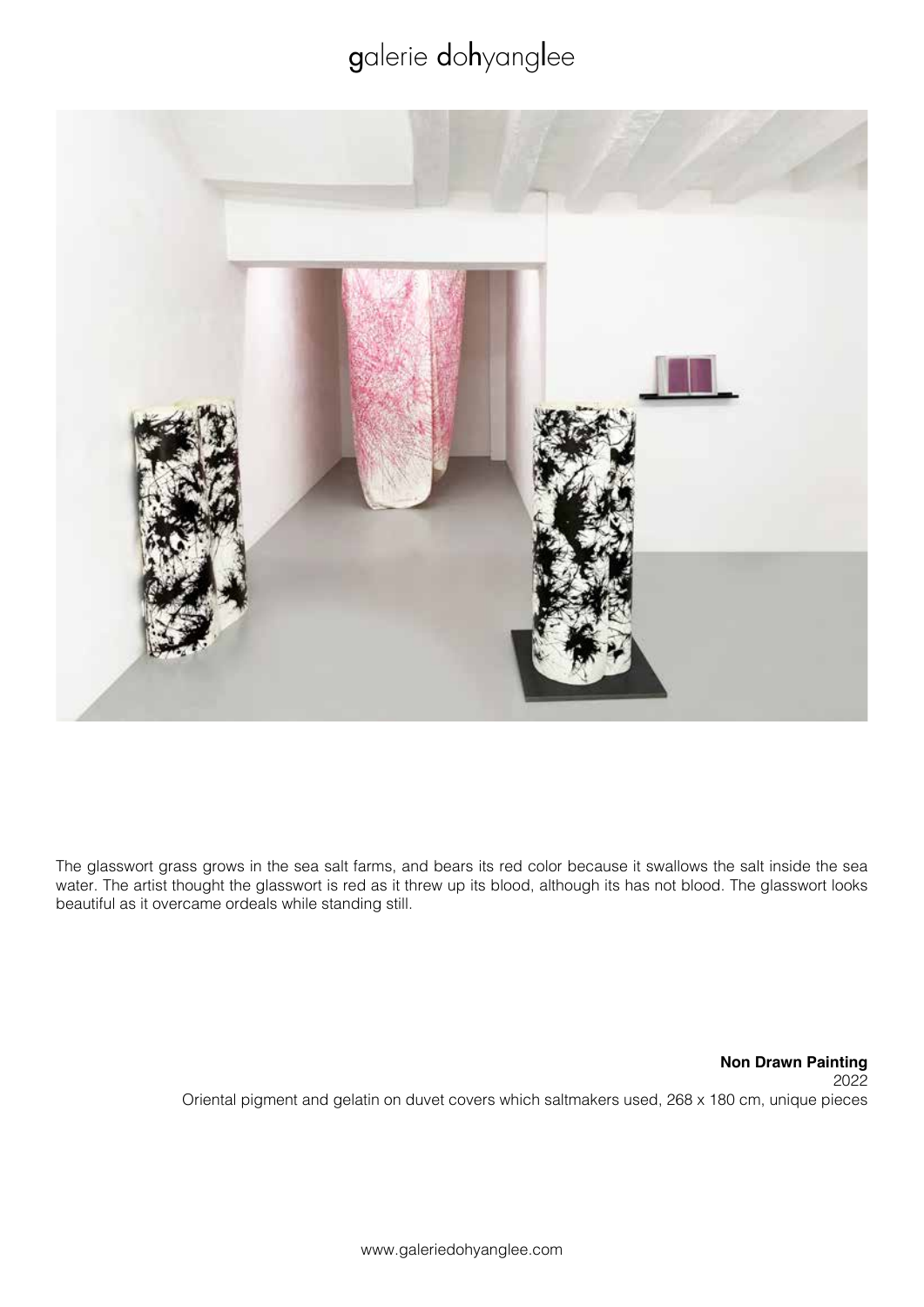

In *Pig's Painting* (2013), he spreads gooey lard over multiple sheets of paper conjoined to form a large wall to tell a story of millions of pigs buried alive following the outbreak of African swine fever. Their existence having been reduced to serial numbers, Choi typewrites them in small magenta letters and lists them in his book *Magenta Painting* (2021). His insistence is upon his own inability to remain a mere spectator to the tragedy.

#### **Magenta Painting**

2021

400 pages book made by numbers of killed pigs (first book from three books), cover made in pig skin, pages made in translucent paper, digital laser pigment printing, 26 x 19,5 x 2,5 cm, unique piece (prototype on the exhibition)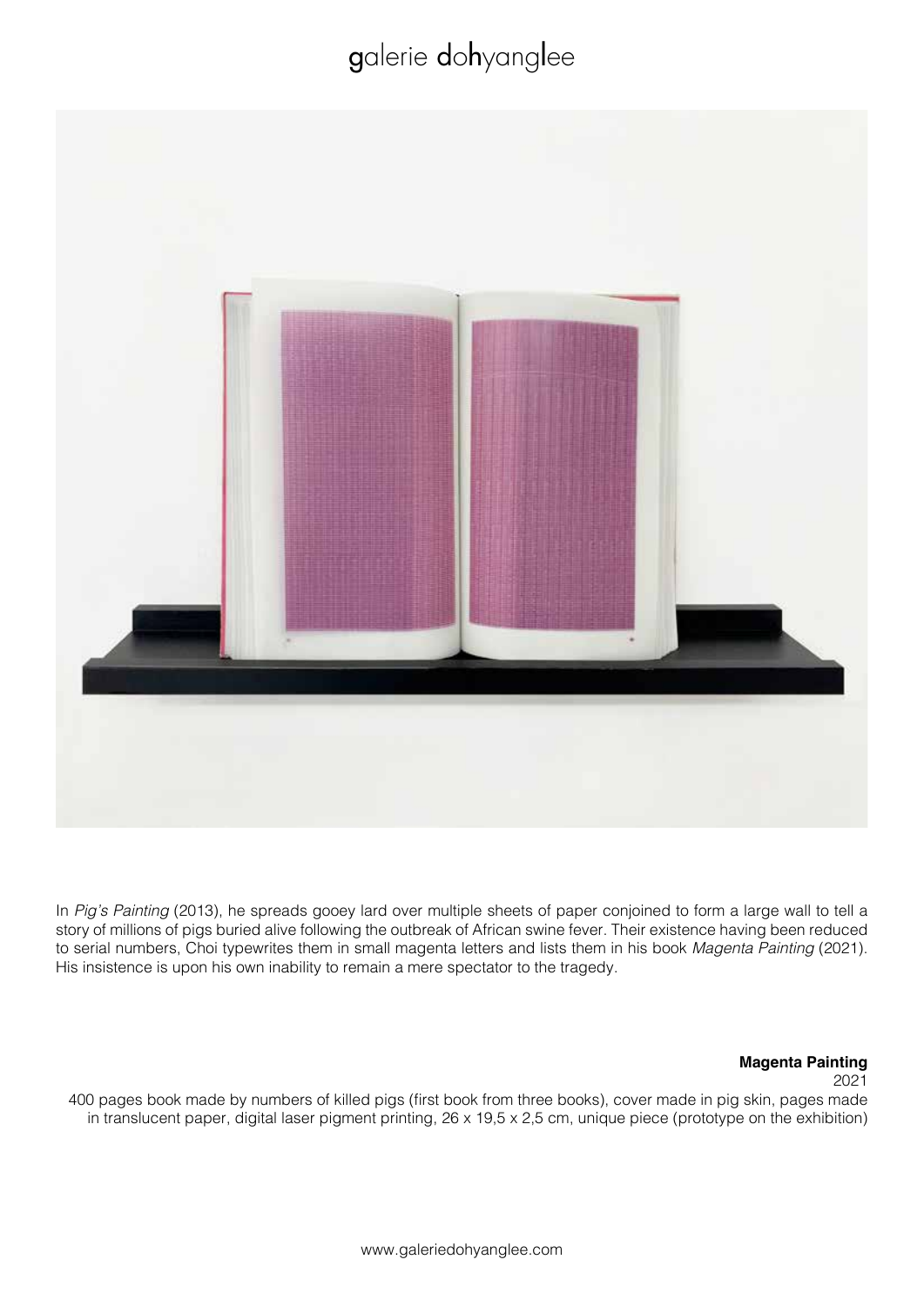

This is not drawn but erased to make this painting naked like we make a body naked.

**Naked painting** 2000 Mixed media on canvas, 155 x 100 cm, unique piece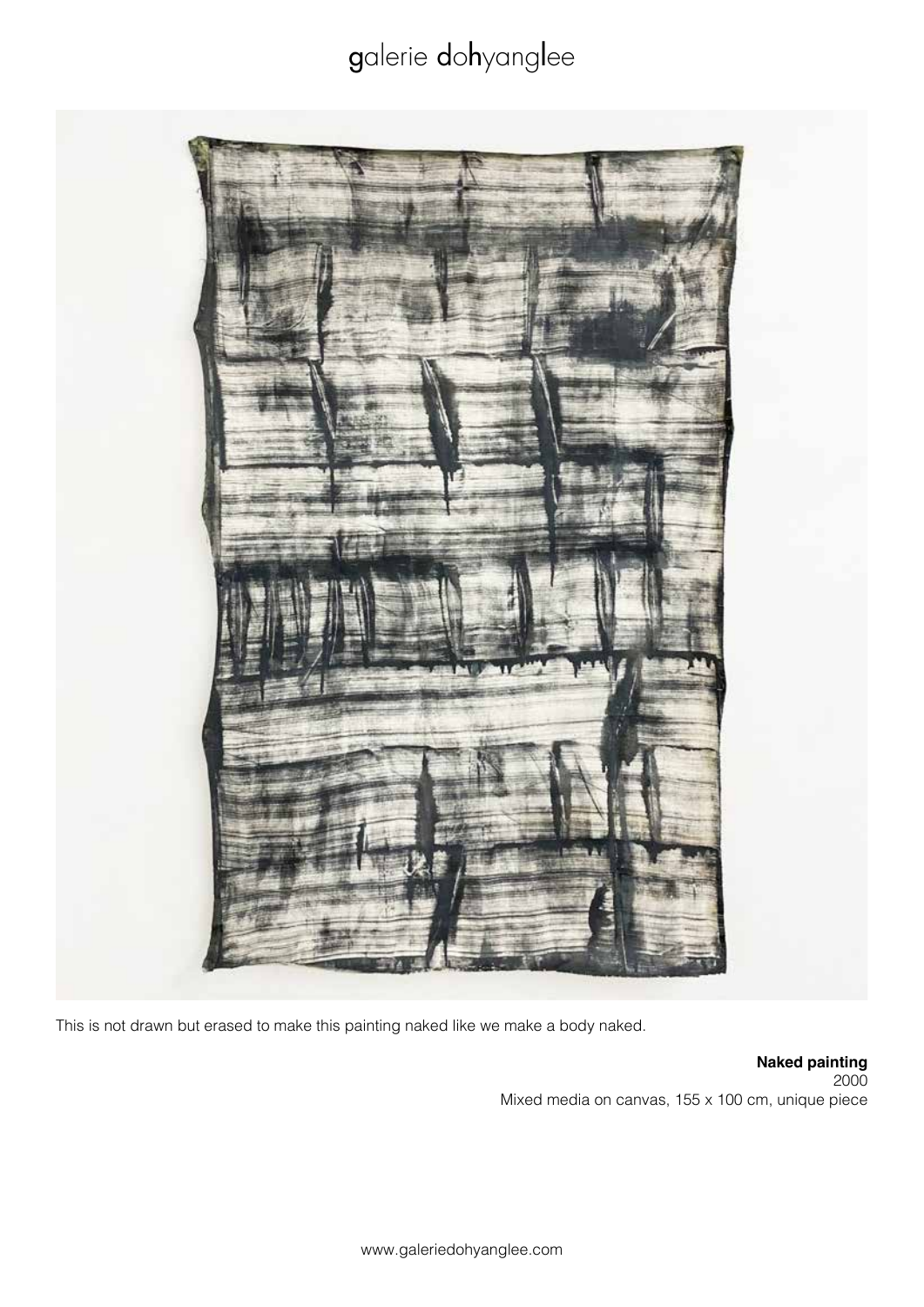

This nest is made of gelatinous objects, as time goes by, the objects melt down and mix as souvenirs, past, and dear memories are carried away. You could see this artwork while listening to *As time goes by*, the famous song from the movie *Casablanca*.

#### **Nest** 2022

Gelatin, food color, artificial flavoring, LED light, table, variable dimensions, unique pieces (prototype for this exhibition)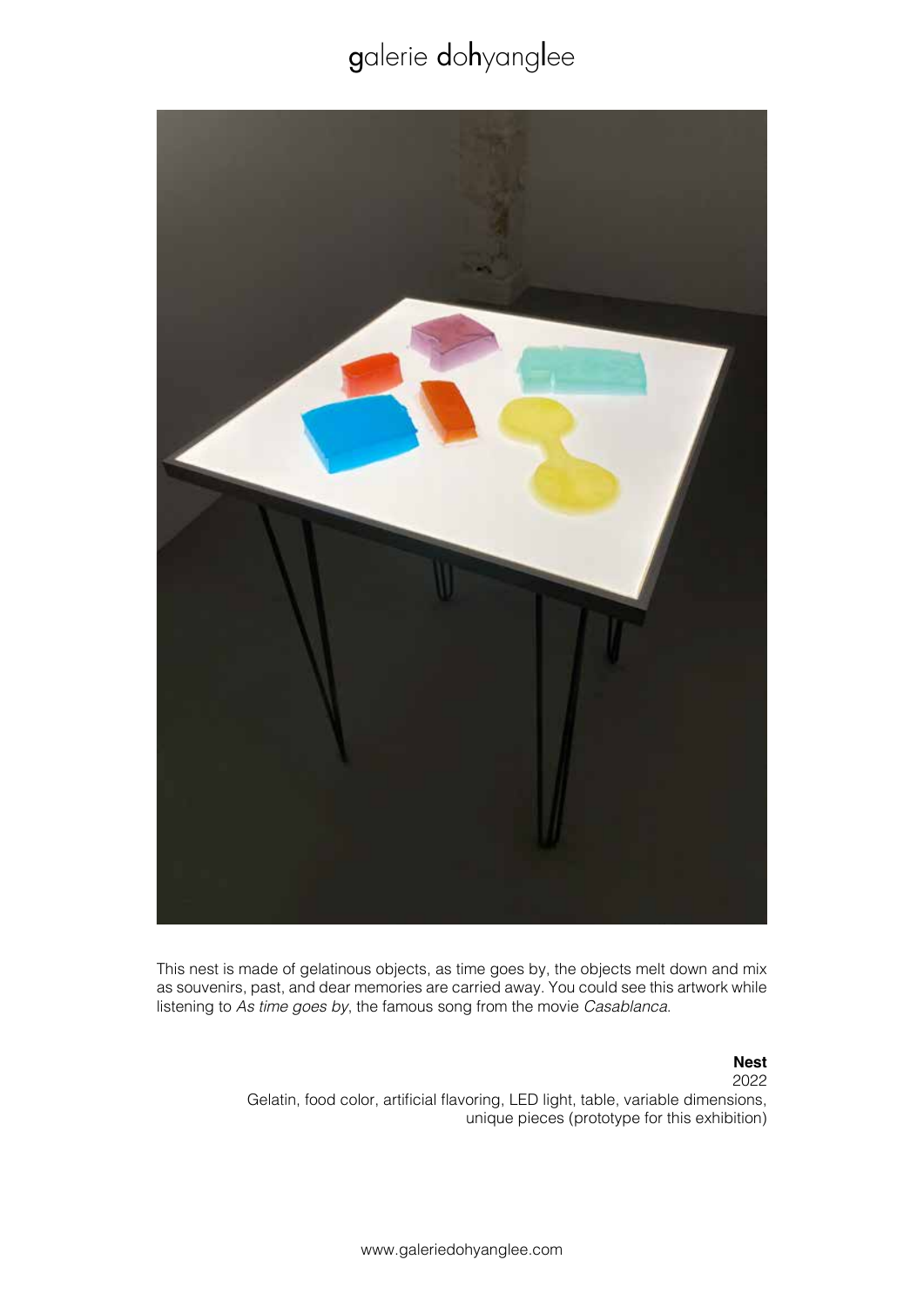

The artist wanted to express the specificities of Korea, the only state still divided in 21th century, through the 12 lines informatics language. He programmed so that there is a red pixel between two blue pixels. If we take some distance, we feel a vibration of the color (between red and blue) due to this virtual mixture. The artist wanted to translate the reality of the contemporary Korean society that makes him sick.

> **Sickness circle** 2014 Video, color, mute, loop, edition of  $5 + 2$  AP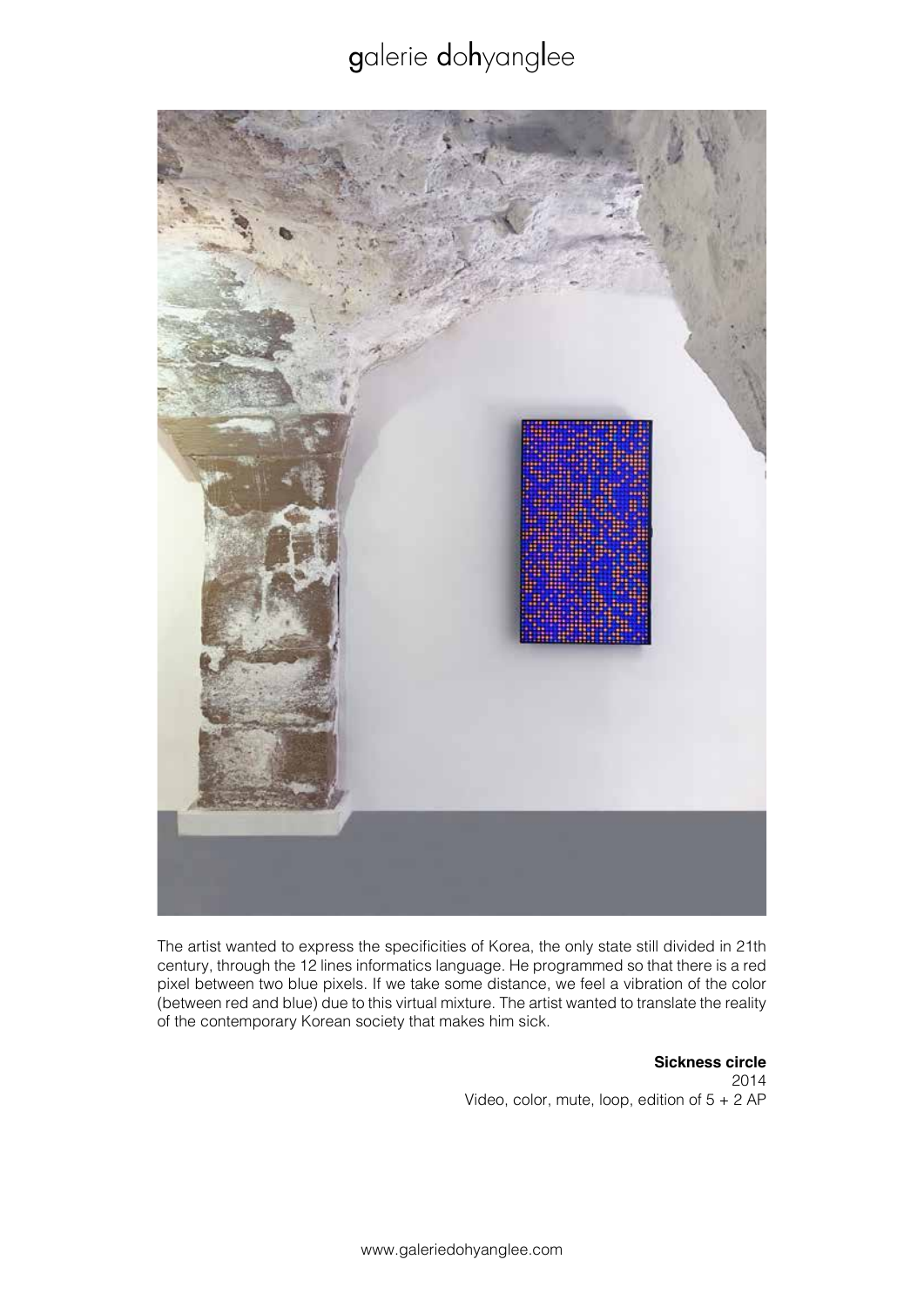

**Sickness sound** 2017 Video, color, mute, loop, edition of 5 + 2 AP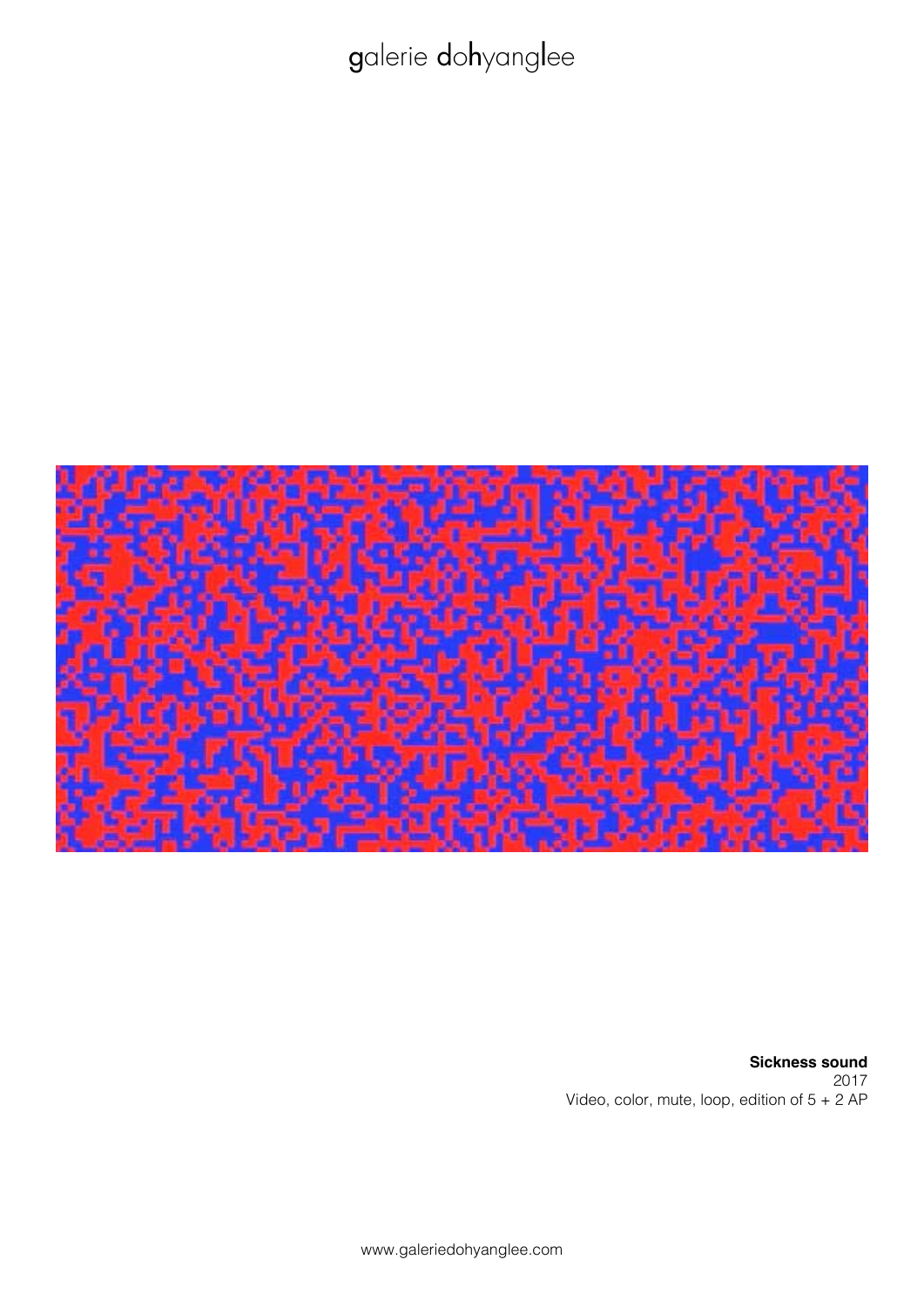

*Flower* consists of a continued audiovisual projection of reddened images filmed with the artist's smartphone camera. Each of these images shows at different interval the progressive change of color resulting from clotting blood drop – simultaneously vivid and perishing – of the artist covering the lens. In front of the window next to the projection is the suspended transparent film sheet which eclipses the landscape of the declining district.

> **Flower 2021** 2021 Single chanel video, color, mute, blood of the artist on lens, 1'35'', loop, edition of 5 + 2 EA

> > www.galeriedohyanglee.com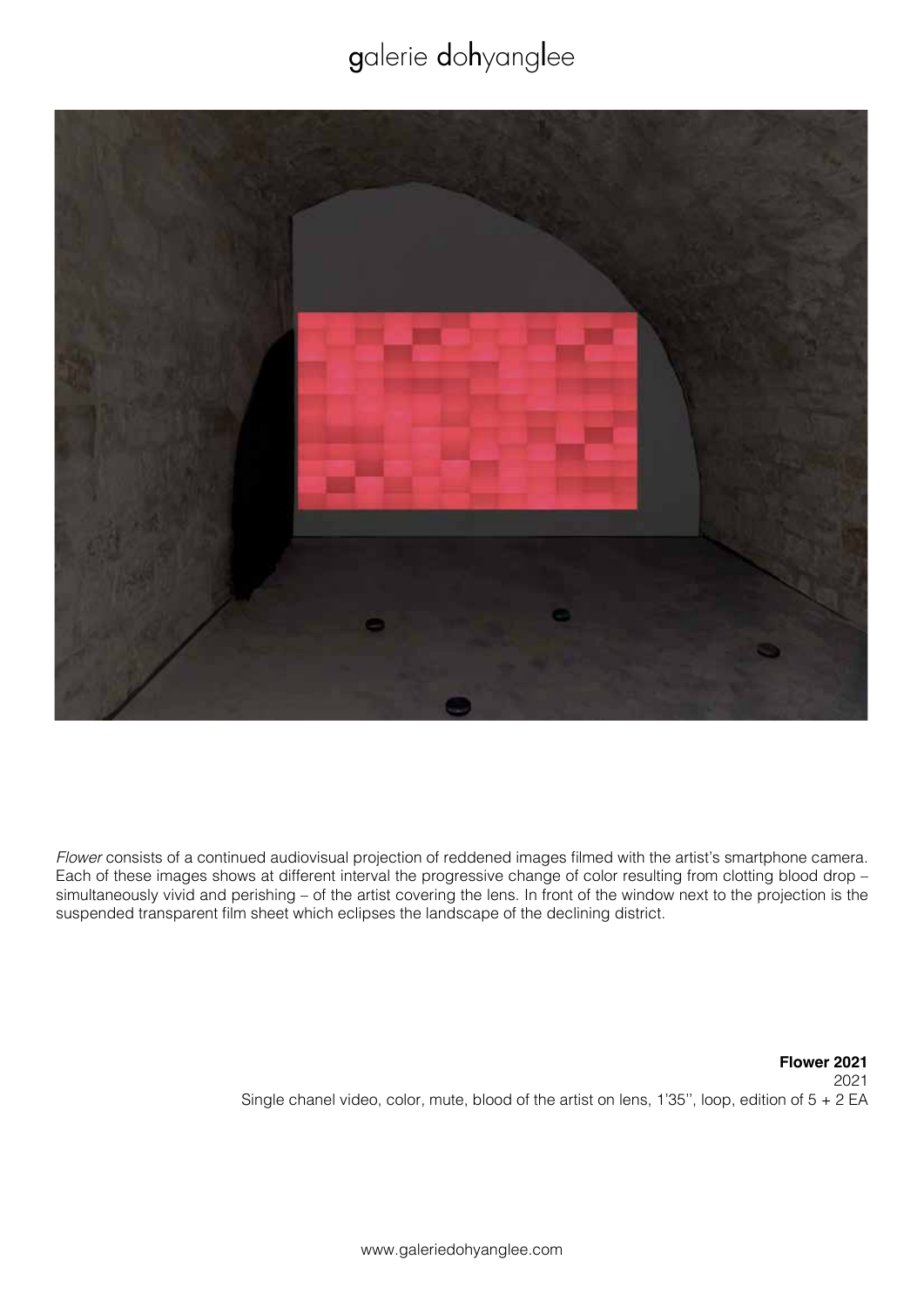![](_page_9_Picture_1.jpeg)

In 2021, with the artwork *Sori*, the Korean artist Sun Choi gave himself a particular task of gathering and assembling the voices of 20,000 inhabitants of Doksan district in Seoul pronouncing their own name. Although particular, its core idea is not new to him: allowing his works to extend the intensity of his primary aesthetic experience in reality and towards his audience and leading them to remain at the limits of metaphor. *Sori* (sound), which at the same time fills and disperses itself in the atmosphere, obliges him: the concentrated sound, emitted once every minute from 4 Bluetooth speakers, resembles the sound of thunder and falls down without any representative or favorable trace. These pronounced names speaks only through the lives sensitized to sounds of life that are just as ephemeral as it is imperceptible.

> **Sori** 2021

Translated 20,000 people's name to sound on 10 bluetooth speakers, micro SD card, 1'00'', loop 1 time every minute, 4 pieces on this exhibition, edition of  $5 + 2$  AP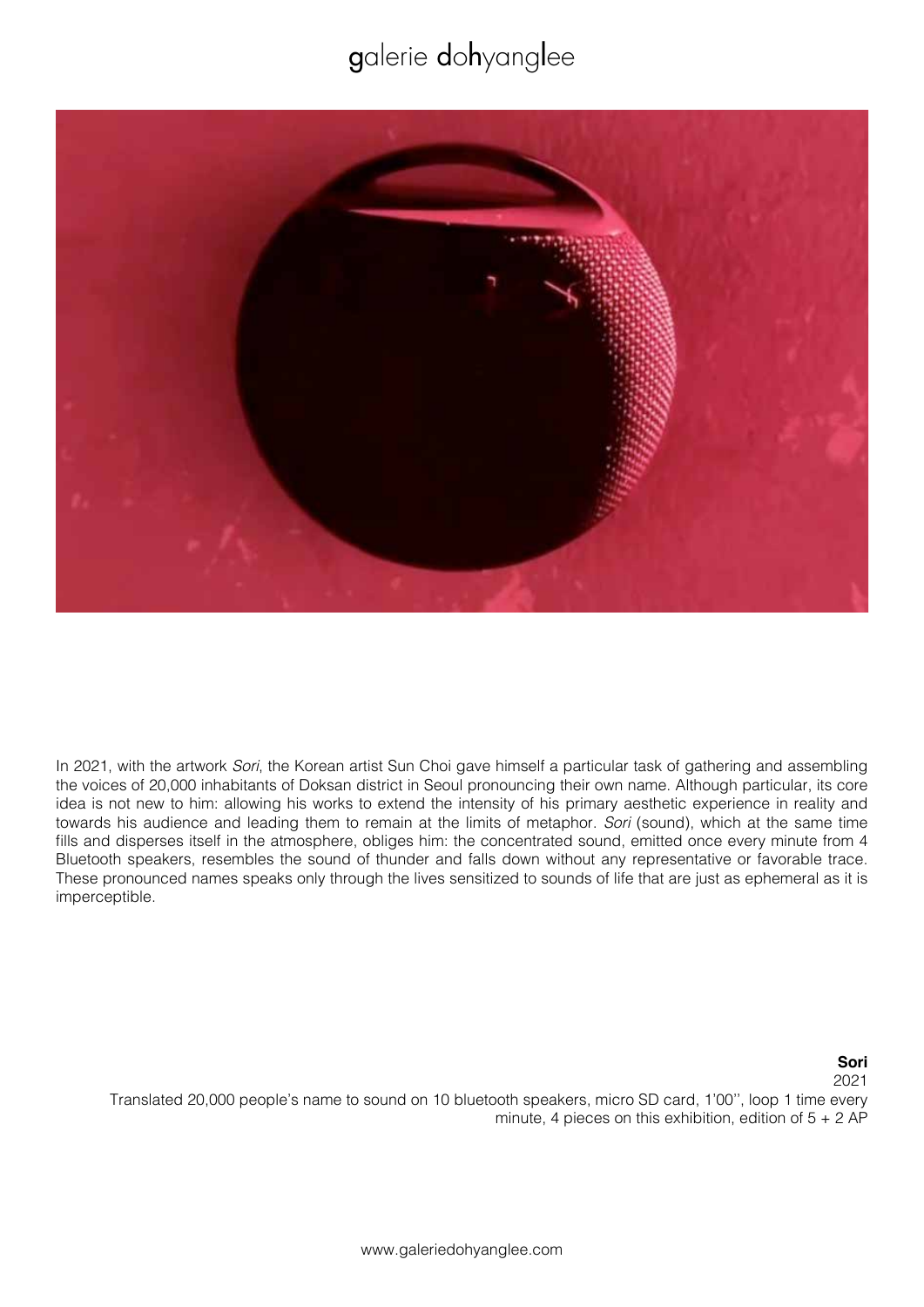![](_page_10_Picture_1.jpeg)

#### **Sickness 1** 2017

Digital pigment printing on 245g RCP satine paper, frame, glass, 50 x 70 cm each, edition of 5 + 2 AP